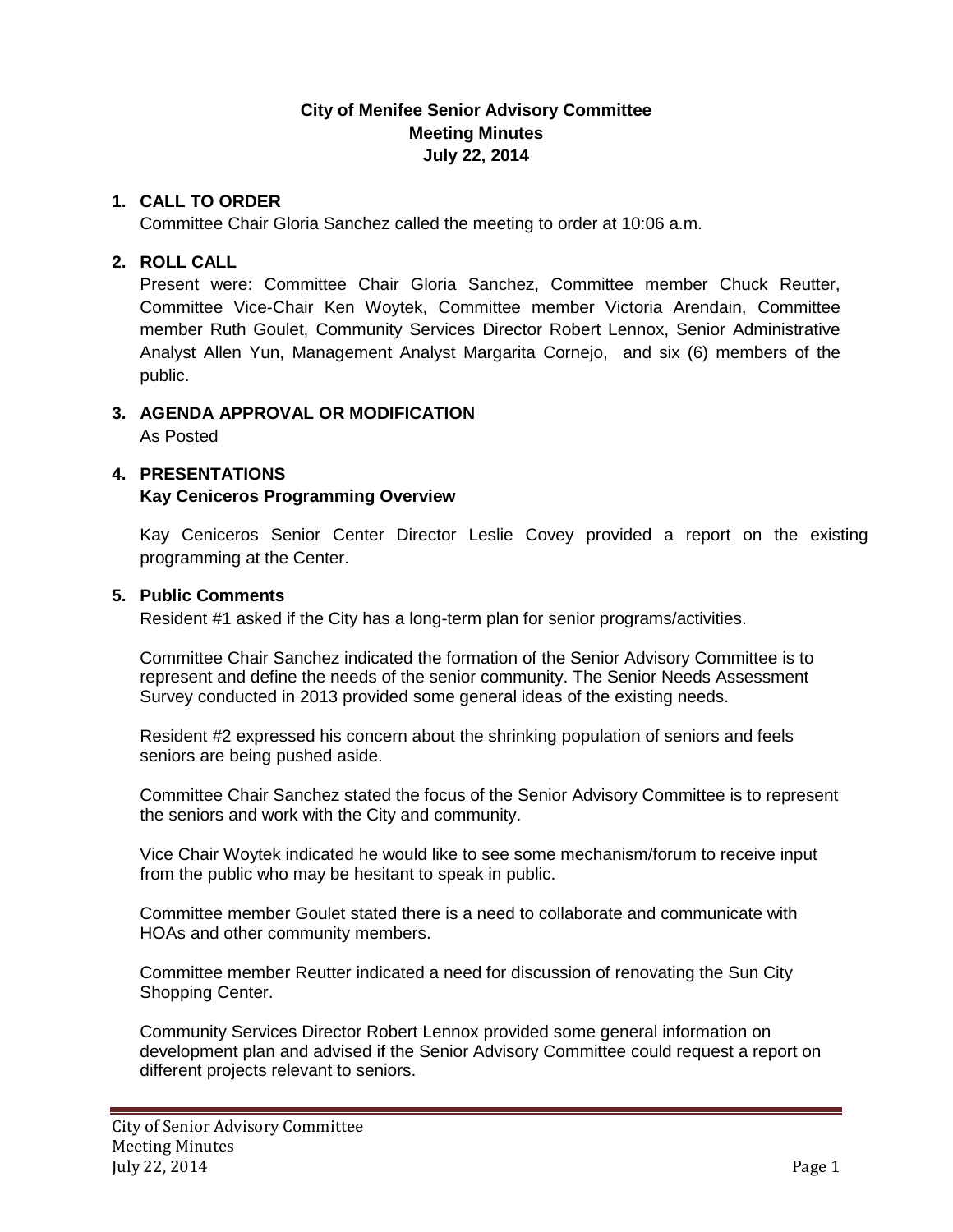Committee Chair Sanchez mentioned considering holding meetings at different locations.

Community Services Director Robert Lennox indicated staff could provide some outreach to HOAs if directed by Senior Advisory Committee.

Committee Chair Sanchez stated that would be a good start after compiling information on 55+ and older HOA/communities.

Resident #2 stated the importance of including the 55+ and older mobile home park communities.

# **6. APPROVAL OF MEETING MINUTES**

### **6.1 Minutes of June 24, 2014 Meeting**

Approved on a unanimous vote of by Committee members.

### **7. DISCUSSION ITEMS**

#### **7.1 VFW Facility Lease Agreement**

Community Services Director Robert Lennox presented a brief summary on the proposed facility lease agreement between the City of Menifee and Veterans of Foreign War (VFW) Post 1956 for the Kay Ceniceros Senior Center: North Annex Building.

Committee Chair Sanchez asked if the building would be strictly used by the VFW.

Committee Community Services Director Robert Lennox responded the agreement would be between City and VFW with no options to sub-lease.

Committee member Goulet asked what the hours of operation for building would be.

Community Services Director Robert Lennox indicated this would be up to the VFW.

Committee Chair Sanchez stated she would like to see the VFW work side by side with the existing programming/activities at the senior center.

Committee Vice-Chair Woytek indicated he would like to know additional detail on the scope of work for the VFW and any planned uses of the facility involving alcohol.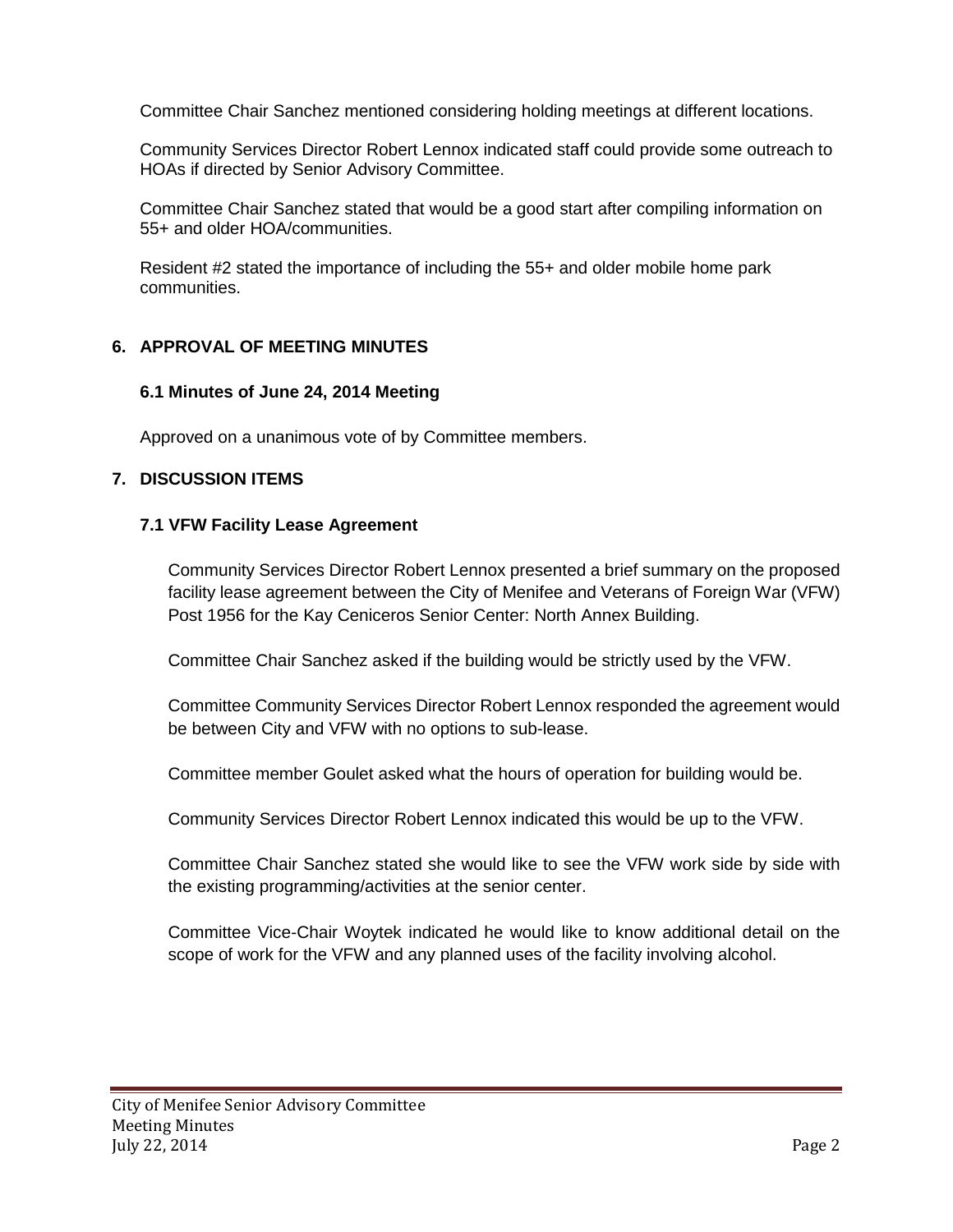Community Services Director Robert Lennox advised that agreement allowed for alcohol on premises only if appropriate licensing requirements were secured first.

Committee Chair Sanchez expressed her concern about allowing alcohol.

Resident and VFW member Grant Yoders stated his concern about starting contract negotiations before VFW membership meets and discusses. He indicated he doesn't believe alcohol would be used on the site, but cannot speak on behalf of VFW.

Committee Chair Sanchez asked about generating funds as from rentals of facility and indicated the August  $6<sup>th</sup>$  deadline seems too soon.

Community Services Director Robert Lennox indicated sub-leasing would not be permitted per proposed agreement.

Committee member Victoria Arendain stated she would like to see a presentation from the VFW about how they plan on using facility.

Community Services Director Robert Lennox stated a summary of activities/hours could be requested from the VFW.

Committee member Goulet asked if the Senior Advisory Committee could provide some input/feedback to the City Council.

Committee Chair Sanchez indicated committee could reach out to Council members.

Community Services Director Robert Lennox indicated the committee could identify one member to represent Committee at August 6<sup>th</sup> Council Meeting.

Community Services Director Robert Lennox asked for a recommendation from the Senior Advisory Committee regarding the proposed agreement.

Committee member Goulet made a motion to approve. No second motion was received. Motion died.

Committee member Arendain asked for a motion to put lease agreement on hold and receive a presentation from the VFW of programs/activities.

Committee member Reutter seconded motion.

Motion was approved unanimously.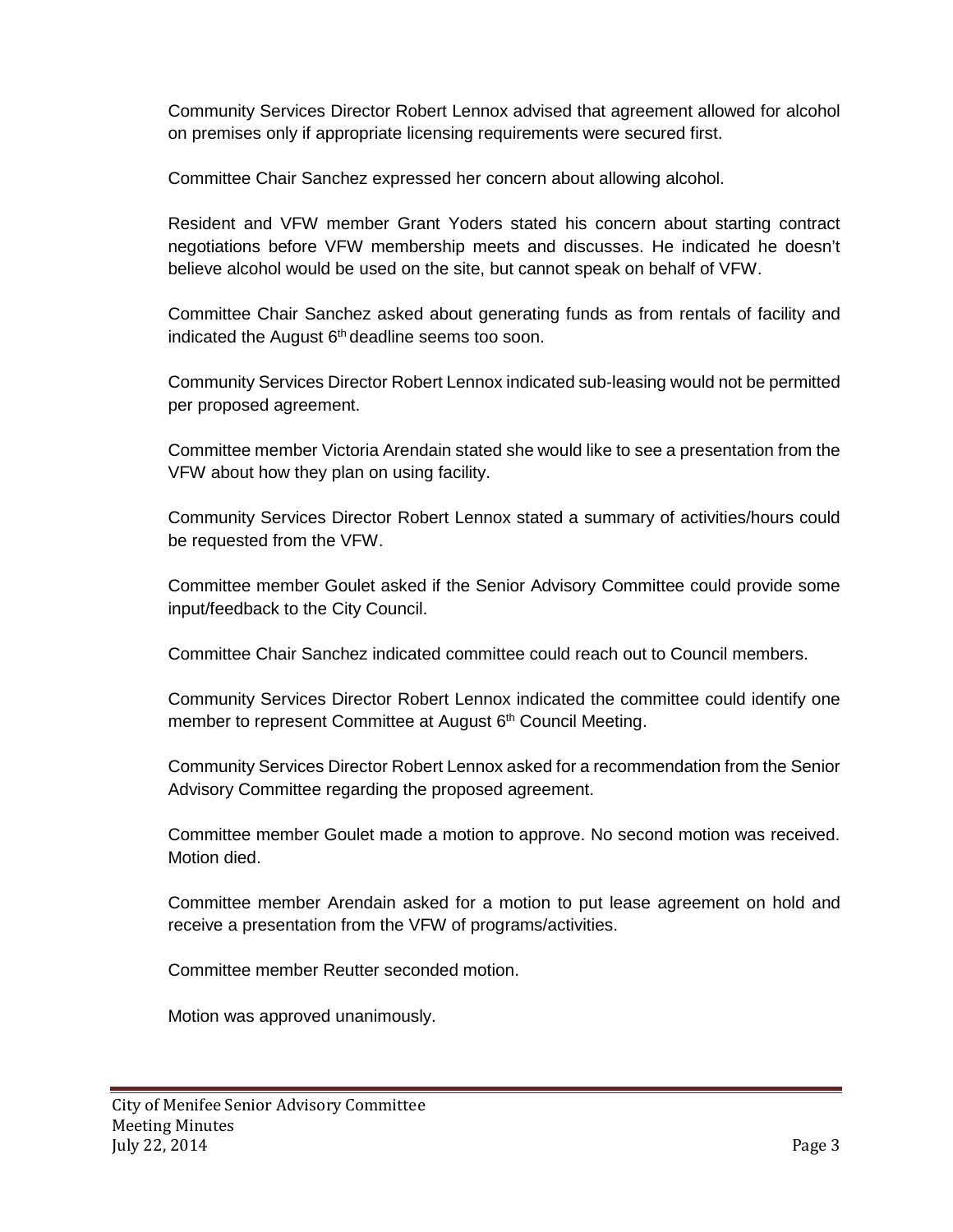# **7.2 FSA Professional Services Agreement**

Community Services Director Robert Lennox presented a brief summary on the proposed professional services agreement between the City of Menifee and Family Service Association (FSA) for the Senior Nutrition Program at the Kay Ceniceros Senior Center.

Committee member Reutter asked about the bidding process for future programs.

Community Services Director Robert Lennox advised the Senior Nutrition Program is provided as a free service so there is no need for a bid process as there is no cost to the City for this program.

Vice Chair Woytek asked Kay Ceniceros director Leslie Covey if donations are cost prohibitive to participation.

Leslie Covey stated donations are not prohibitive to participation. Menifee donations are typically around \$1.80, with recommended donation at \$3.

Committee member Goulet asked about food selection options.

Leslie Covey stated food choices are diverse.

Committee member Reutter asked about the number of persons served.

Leslie Covey indicated 30-50 persons per day are served.

Committee Chair Sanchez indicated Office on Aging advised it serves 54 home-bound residents and has an extensive wait list.

Resident Grant Yoders spoke in favor of the approving the agreement as it provides meals to seniors at no cost to the City and the program has many recurring participants.

Leslie Covey expressed concern about agreement restrictions to Menifee residents only.

Committee Chair Sanchez asked about guests.

Community Services Director Robert Lennox clarified purpose of clause in agreement and treatment of guests.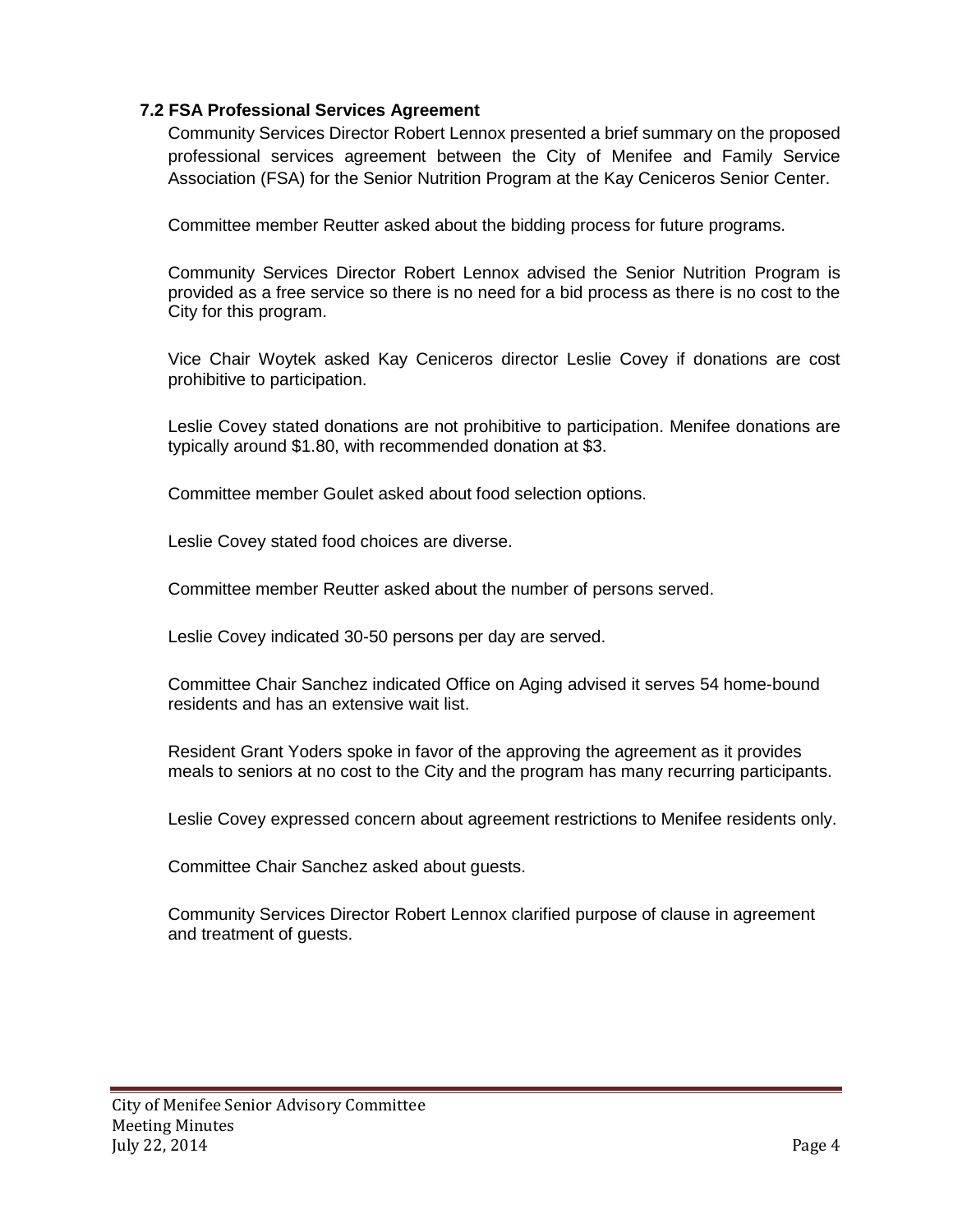Committee member Reutter made a motion to recommend City Council approval of professional services agreement with Family Services Association (FSA) for Senior Nutrition Program.

Committee member Goulet seconded motion.

Motion was passed unanimously.

### **7.3 Arts Council MOU**

Community Services Director Robert Lennox presented a brief summary on the proposed Memorandum of Understanding (MOU) between the City of Menifee and Arts Council Menifee for the use of the Kay Ceniceros Center.

Vice-Chair Woytek asked if there should be a fee collected for sale of art.

Committee member Goulet indicated she did not have enough information to vote on if fee should be collected for sale of art.

Committee member Goulet made a motion to recommend City Council approval of MOU between the City of Menifee and Arts Council Menifee for the use of the Kay Ceniceros Center.

Committee member Arendain seconded motion.

Motion was passed unanimously.

### **7.4 Committee Strategic Planning Workshop**

Committee member Reutter made a motion carry-over items to next meeting.

Committee member Goulet seconded motion.

Motion was passed unanimously.

# **8. COMMUNITY SERVICES DIRECTOR COMMENTS**

#### **8.1 Kay Ceniceros CDBG Improvements**

Management Analyst Margarita Cornejo provided a brief presentation on planned improvements to Kay Ceniceros Senior Center.